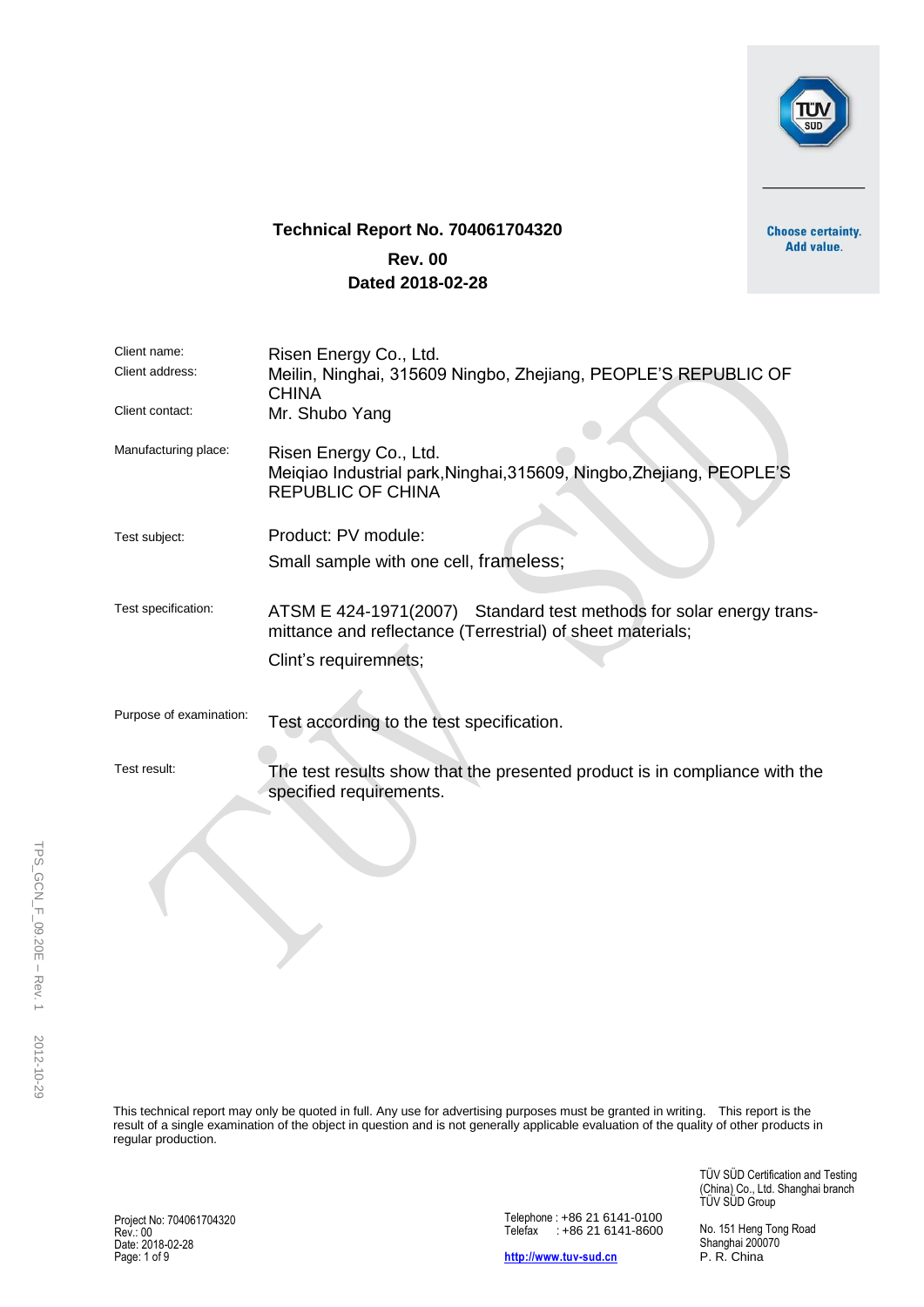

#### **1 Description of the test subject**

**1.1 Function** 

N/A

### **1.2 Consideration of the foreseeable misuse**

- $\boxtimes$  Not applicable
- Covered through the applied standard
- Covered by the following comment
- $\Box$ Covered by attached risk analysis

#### **1.3 Technical Data**

#### **Description of sample construction:**

| Key material           | Sample 1#                                    | Sample 2#                                          |  |  |  |  |  |  |
|------------------------|----------------------------------------------|----------------------------------------------------|--|--|--|--|--|--|
|                        | (See Annex 1 Photos)                         | (See Annex 1 Photos)                               |  |  |  |  |  |  |
| <b>Front Cover</b>     | Irico Group Electronics Co., Ltd., Type:     | Irico Group Electronics Co., Ltd., Type:           |  |  |  |  |  |  |
|                        | AR-coated glass, Thickness: 3.2mm            | AR-coated glass, Thickness: 3.2mm                  |  |  |  |  |  |  |
| <b>Rear Cover</b>      | Jolywood(Suzhou) Sunwatt Co., Ltd.           | Jolywood(Suzhou) Sunwatt Co., Ltd.                 |  |  |  |  |  |  |
|                        | Type: KFB-30(plus), white, Three layers      | Type: KFB-30(plus), white, Three layers            |  |  |  |  |  |  |
|                        | laminate, PVDF/PET/Fluorine,                 | laminate, PVDF/PET/Fluorine,                       |  |  |  |  |  |  |
|                        | thickness: $20 \mu m / 275 \mu m / 10 \mu m$ | thickness: $20 \mu m / 275 \mu m / 10 \mu m$       |  |  |  |  |  |  |
| Encapsulation material | Changzhou Sveck PV New Material              | Changzhou Sveck PV New Material<br>Co <sub>1</sub> |  |  |  |  |  |  |
|                        | Co., Ltd., EVA, type SV-15296 (closed to     | Ltd., EVA, type SV-15296 (closed to glass)         |  |  |  |  |  |  |
|                        | glass) and SV-15297 (closed to               | and SV-15297 (closed to backsheet),                |  |  |  |  |  |  |
|                        | backsheet), thickness 0.5 mm                 | thickness 0.5 mm                                   |  |  |  |  |  |  |
| Cell (include type)    | Risen Energy Co., Ltd., Mono-Si,             | Risen Energy Co., Ltd., Poly-Si,                   |  |  |  |  |  |  |
|                        | Cell type: RSTDB156S (5 busbar)              | Cell type: RSTPB156S (5 busbar)                    |  |  |  |  |  |  |
|                        |                                              |                                                    |  |  |  |  |  |  |
| Number of cells        |                                              |                                                    |  |  |  |  |  |  |
| Cell and string        | Zhejiang Twinsel Electronic Technology       | Zhejiang Twinsel Electronic Technology             |  |  |  |  |  |  |
| connectors             | Co., Ltd., Cell interconnector: Base         | Co., Ltd., Cell interconnector: Base               |  |  |  |  |  |  |
|                        | Cu(TU1). Purity ≥99.97%, Cross section:      | Cu(TU1). Purity ≥99.97%, Cross section:            |  |  |  |  |  |  |
|                        | 0.25mm x 1.0mm,                              | 0.25mm x 1.0mm,                                    |  |  |  |  |  |  |
|                        | String connectors: Base Cu(TU2 or            | String connectors: Base Cu(TU2 or better).         |  |  |  |  |  |  |
|                        | better). Purity ≥99.97%, Cross section:      | Purity ≥99.97%, Cross section: 0.35mmx             |  |  |  |  |  |  |
|                        | 0.35mmx 8.0mm;                               | 8.0mm;                                             |  |  |  |  |  |  |
|                        | 3M, Type: Light Redirecting Film (LRF)       | 3M, Type: Light Redirecting Film (LRF)             |  |  |  |  |  |  |
|                        | T80-X;                                       | $T80-X;$                                           |  |  |  |  |  |  |

No. 151 Heng Tong Road Shanghai 200070 P. R. China

TÜV SÜD Certification and Testing (China) Co., Ltd. Shanghai branch

TUV SUD Group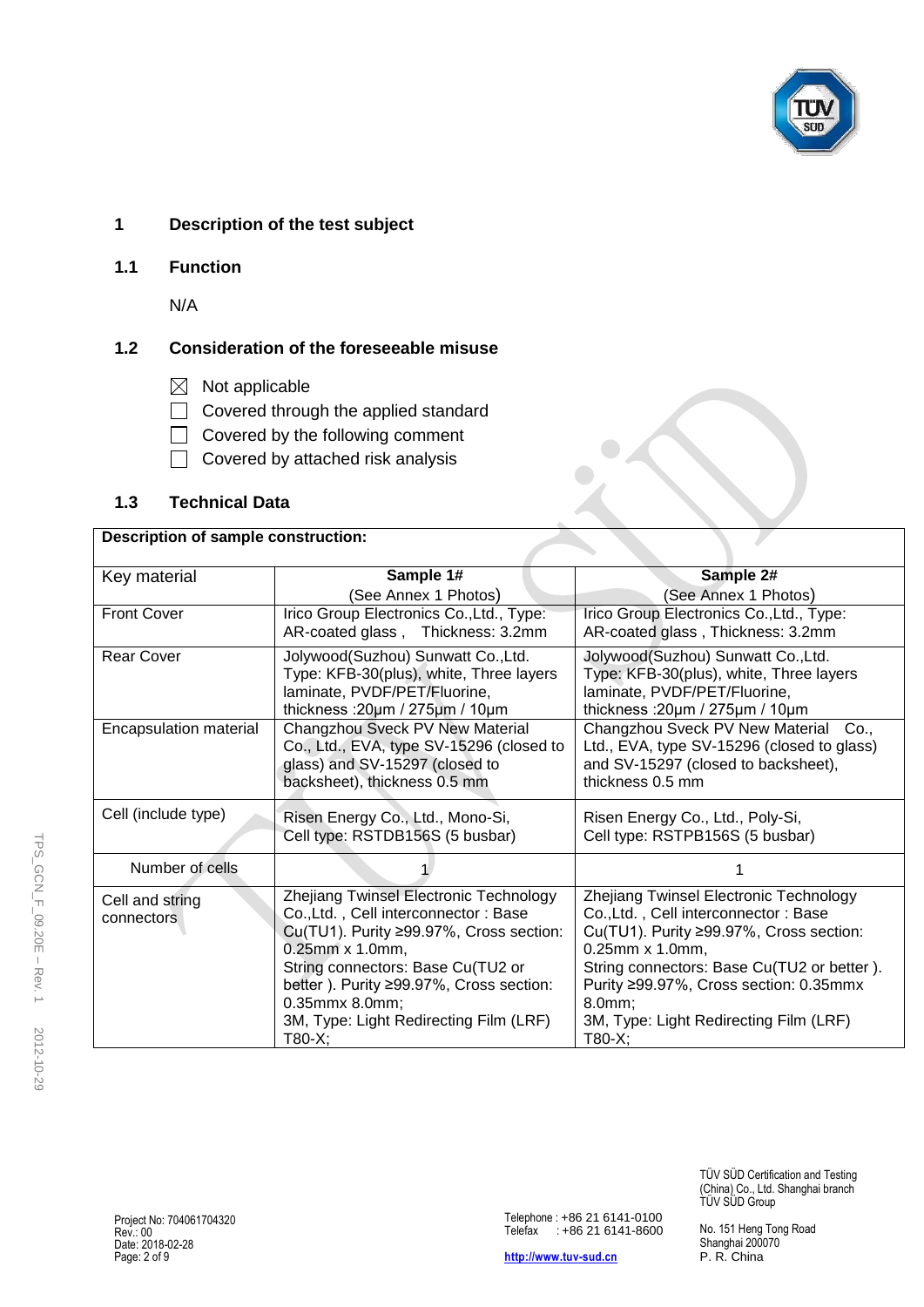

#### **2 Order**

## **2.1 Date of Purchase Order, Customer's Reference**

The order dated 2017-06-30.

### **2.2 Receipt of Test Sample, Location**

National Center of Supervision & Inspection on Solar Photovoltaic Products Quality No. 5 Xinhua Road, WND, Wuxi, Jiangsu, China.

### **2.3 Date of Testing**

2018-01-03.

# **2.4 Location of Testing**

National Center of Supervision & Inspection on Solar Photovoltaic Products Quality No. 5 Xinhua Road, WND, Wuxi, Jiangsu, China.

### **2.5 Points of Non-compliance or Exceptions of the Test Procedure**

 $\sqrt{2}$ 

N/A

#### **3 Test Results**

| <b>No</b>                                                               | Test items                   | <b>Technical Requirement</b>                                    | <b>Test Results</b>            |        | Judgment |  |  |
|-------------------------------------------------------------------------|------------------------------|-----------------------------------------------------------------|--------------------------------|--------|----------|--|--|
| 1#                                                                      | Reflectance<br>(380nm~780nm) | Scan interval 5nm, take<br>the averge value within<br>test band | Position 1<br>(backsheet area) | 50.94% |          |  |  |
|                                                                         |                              |                                                                 | Position 2<br>(busbar area)    | 61.32% |          |  |  |
|                                                                         |                              |                                                                 | Position 3<br>(cell area)      | 5.07%  |          |  |  |
| 2#                                                                      | Reflectance<br>(380nm~780nm) | Scan interval 5nm, take<br>the averge value within<br>test band | Position 1<br>(backsheet area) | 52.43% |          |  |  |
|                                                                         |                              |                                                                 | Position 2<br>(busbar area)    | 64.48% |          |  |  |
|                                                                         |                              |                                                                 | Position 3<br>(cell area)      | 6.36%  |          |  |  |
| Remark: The light is coming in from the front side in the test process. |                              |                                                                 |                                |        |          |  |  |

**[http://www.tuv-sud.cn](http://www.tuvps.com.cn/)**

TÜV SÜD Certification and Testing (China) Co., Ltd. Shanghai branch TÜV SÜD Group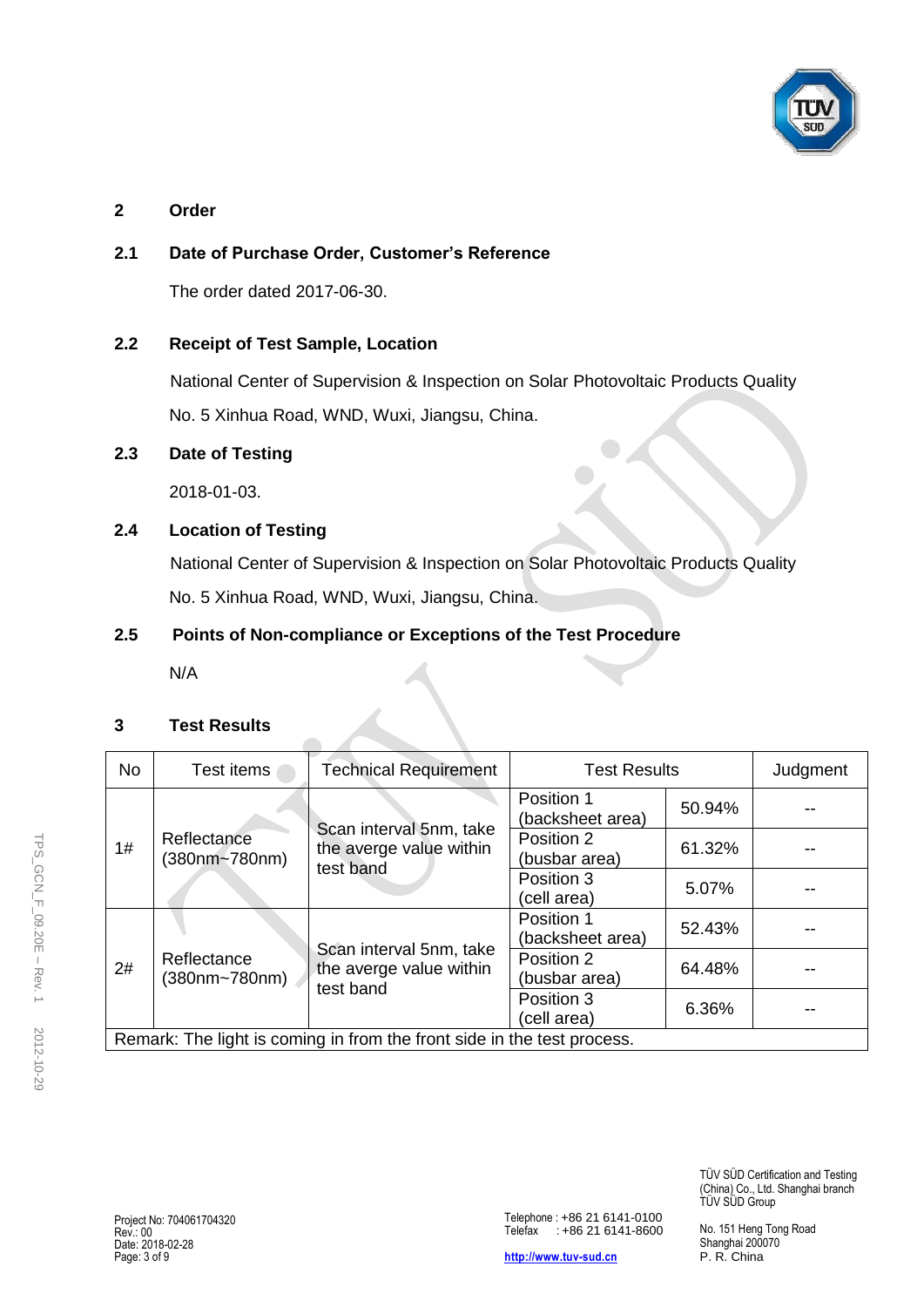

#### **4 Remark**

N/A

#### **5 Appendix**

**Annex 1** Photos of samples:



**Sample** 1# front side



**Sample** 1# back side

Project No: 704061704320 Rev.: 00 Date: 2018-02-28 Page: 4 of 9

Telephone : +86 21 6141-0100 Telefax : +86 21 6141-8600

**[http://www.tuv-sud.cn](http://www.tuvps.com.cn/)**

TÜV SÜD Certification and Testing (China) Co., Ltd. Shanghai branch TUV SUD Group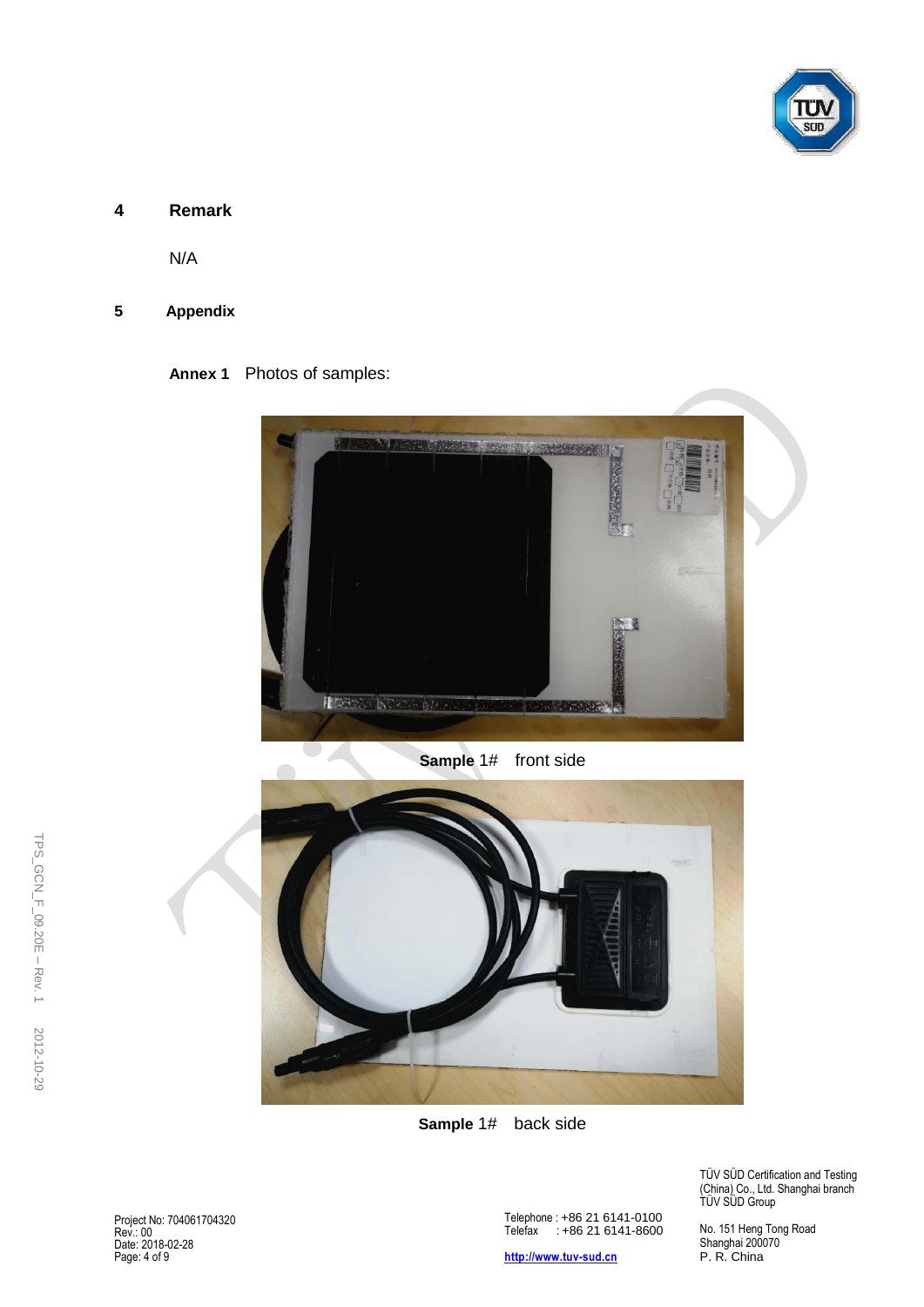



**Sample 2#** front side



**Sample** 2# back side

Project No: 704061704320 Rev.: 00 Date: 2018-02-28 Page: 5 of 9

Telephone : +86 21 6141-0100 Telefax : +86 21 6141-8600

**[http://www.tuv-sud.cn](http://www.tuvps.com.cn/)**

TÜV SÜD Certification and Testing (China) Co., Ltd. Shanghai branch TUV SUD Group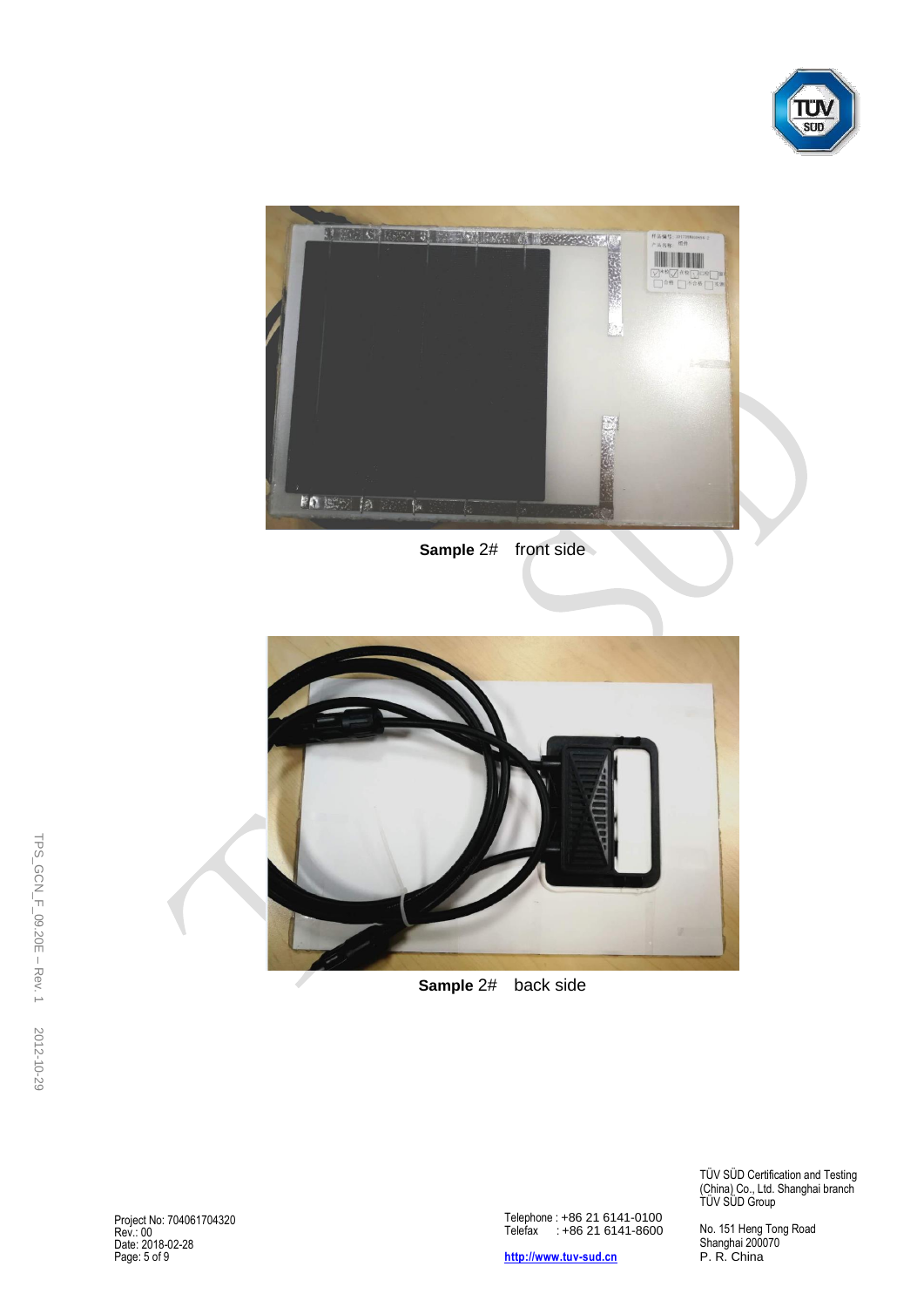

**Annex 2** Reflectance spectrum





The reflectance spectrum of 2#-1

Project No: 704061704320 Rev.: 00 Date: 2018-02-28 Page: 6 of 9

 $\bf 0$ 

380

Telephone : +86 21 6141-0100 Telefax : +86 21 6141-8600

**[http://www.tuv-sud.cn](http://www.tuvps.com.cn/)**

TÜV SÜD Certification and Testing (China) Co., Ltd. Shanghai branch TUV SUD Group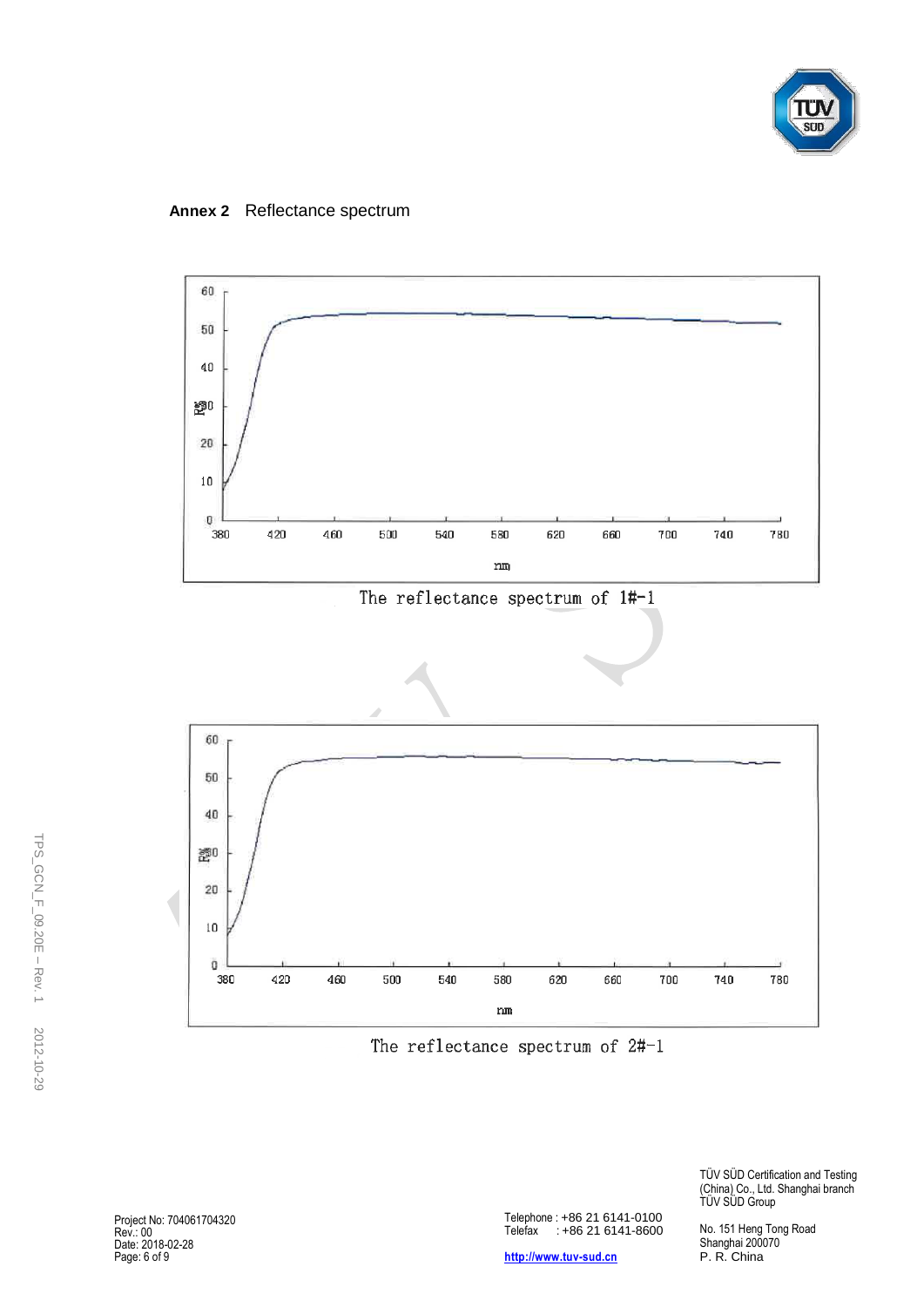



The reflectance spectrum of 2#-2

Telephone : +86 21 6141 -0100 Telefax : +86 21 6141 -8600

**[http://www.tu](http://www.tuvps.com.cn/)v-sud.cn** 

TÜV SÜD Certification and Testing (China) Co., Ltd. Shanghai branch TUV SUD Group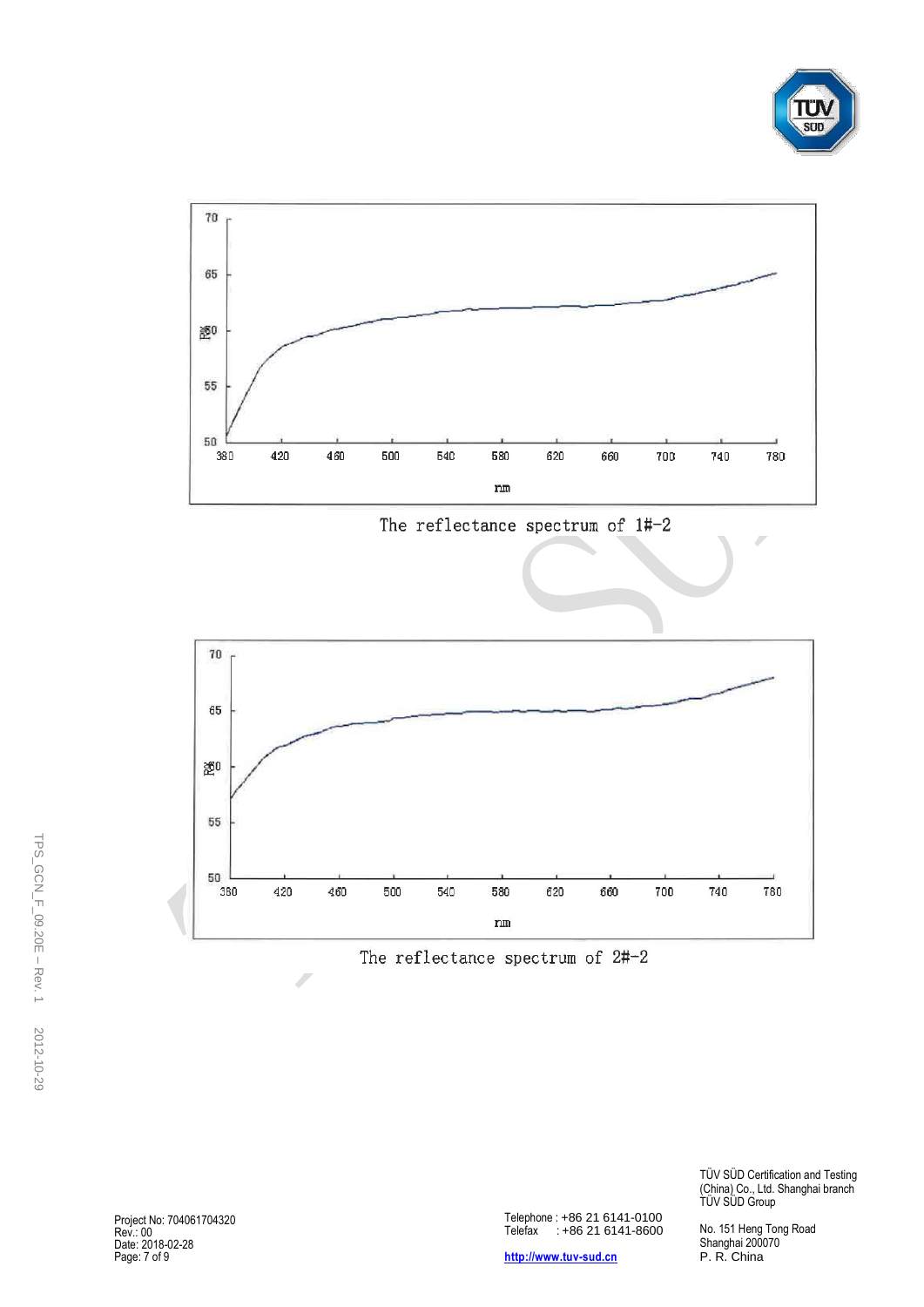



The reflectance spectrum of 1#-3



The reflectance spectrum of 2#-3

Project No: 704061704320 Rev.: 00 Date: 201 8 -02 -28 Page: 8 of 9

Telephone : +86 21 6141 -0100 Telefax : +86 21 6141 -8600

**[http://www.tu](http://www.tuvps.com.cn/)v-sud.cn** 

TÜV SÜD Certification and Testing (China) Co., Ltd. Shanghai branch TUV SUD Group